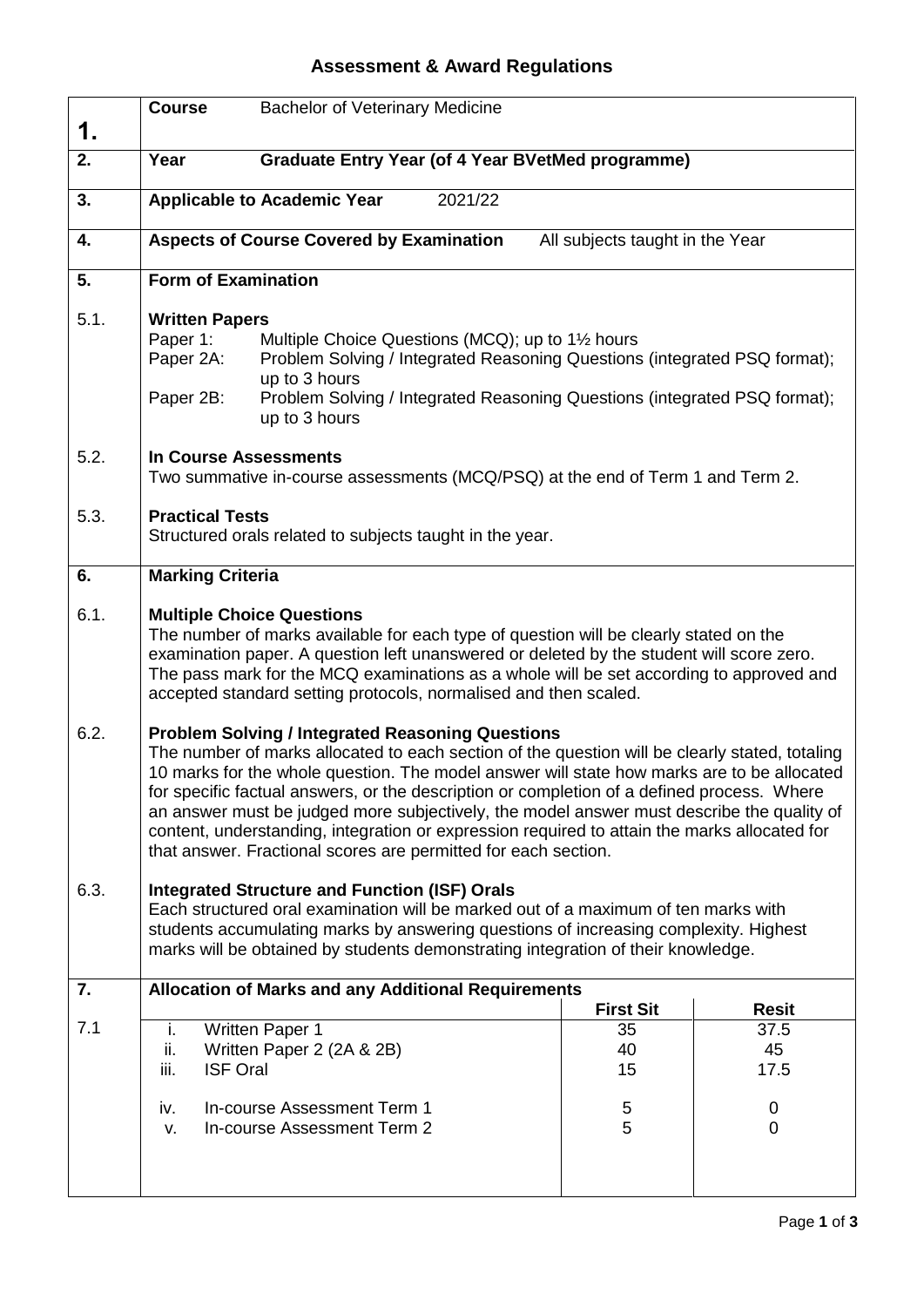## **Assessment & Award Regulations**

| 7.2   | For the purposes of 8. below:<br>Component i. is Essential Knowledge Elements                                                                                                       |  |  |  |
|-------|-------------------------------------------------------------------------------------------------------------------------------------------------------------------------------------|--|--|--|
|       | <b>AND</b><br>Components ii and iii. are grouped together as Problem Solving and<br>Interpretation Elements.                                                                        |  |  |  |
| 8.    | Requirements to Pass Overall and Progress to the Next Stage                                                                                                                         |  |  |  |
| 8.1.  | <b>First Sit</b><br>Following scaling of the marks, students must:                                                                                                                  |  |  |  |
|       | Gain an average mark of 50% or more aggregated from the marks listed under "First"<br>Sit", components i. to v. in 7.1 above.<br><b>AND</b>                                         |  |  |  |
|       | Gain at least 40% for the ESSENTIAL KNOWLEDGE element (Written Paper 1)<br><b>AND</b>                                                                                               |  |  |  |
|       | Gain at least 40% for the combined PROBLEM SOLVING AND INTERPRETATION<br>elements (Written Papers 2A & 2B, plus ISF Oral) of the examinations.                                      |  |  |  |
|       | Students who do not pass at the first attempt will be required to resit only components i. to<br>iii. listed in 7.1 above.                                                          |  |  |  |
| 8.2.  | <b>Resit</b><br>Following scaling of the marks, students must:                                                                                                                      |  |  |  |
|       | Gain an average mark of 50% or more aggregated from the marks listed under<br>"Resit", components i. to iii. in 7 above.<br><b>AND</b>                                              |  |  |  |
|       | Gain at least 40% for the ESSENTIAL KNOWLEDGE element (Written Paper 1)<br><b>AND</b>                                                                                               |  |  |  |
|       | Gain at least 40% for the combined PROBLEM SOLVING AND INTERPRETATION<br>elements (Written papers 2A & 2B, plus ISF Oral) of the examinations.                                      |  |  |  |
| 9.    | <b>Consequences of Failure</b>                                                                                                                                                      |  |  |  |
| 9.1.  | A student who fails at the first attempt is required to take the resit or withdraw from the<br>course. The overall mark obtained at the second attempt will be no greater than 50%. |  |  |  |
| 9.2.  | A student who fails at their second attempt will be required to withdraw from the course.<br>They have a right of appeal as described in College Regulations.                       |  |  |  |
| 10.   | <b>Classification</b>                                                                                                                                                               |  |  |  |
| 10.1. | A student who, at the first attempt, obtains an overall average mark of 70% will be awarded<br>a pass with Distinction.                                                             |  |  |  |
| 10.2. | A student who, at the first attempt, obtains an average mark of 65% - 69% will be awarded a<br>pass with Merit.                                                                     |  |  |  |
| 11.   | <b>Disclosure of Marks</b>                                                                                                                                                          |  |  |  |
|       | Results will be published by candidate number.                                                                                                                                      |  |  |  |
|       |                                                                                                                                                                                     |  |  |  |